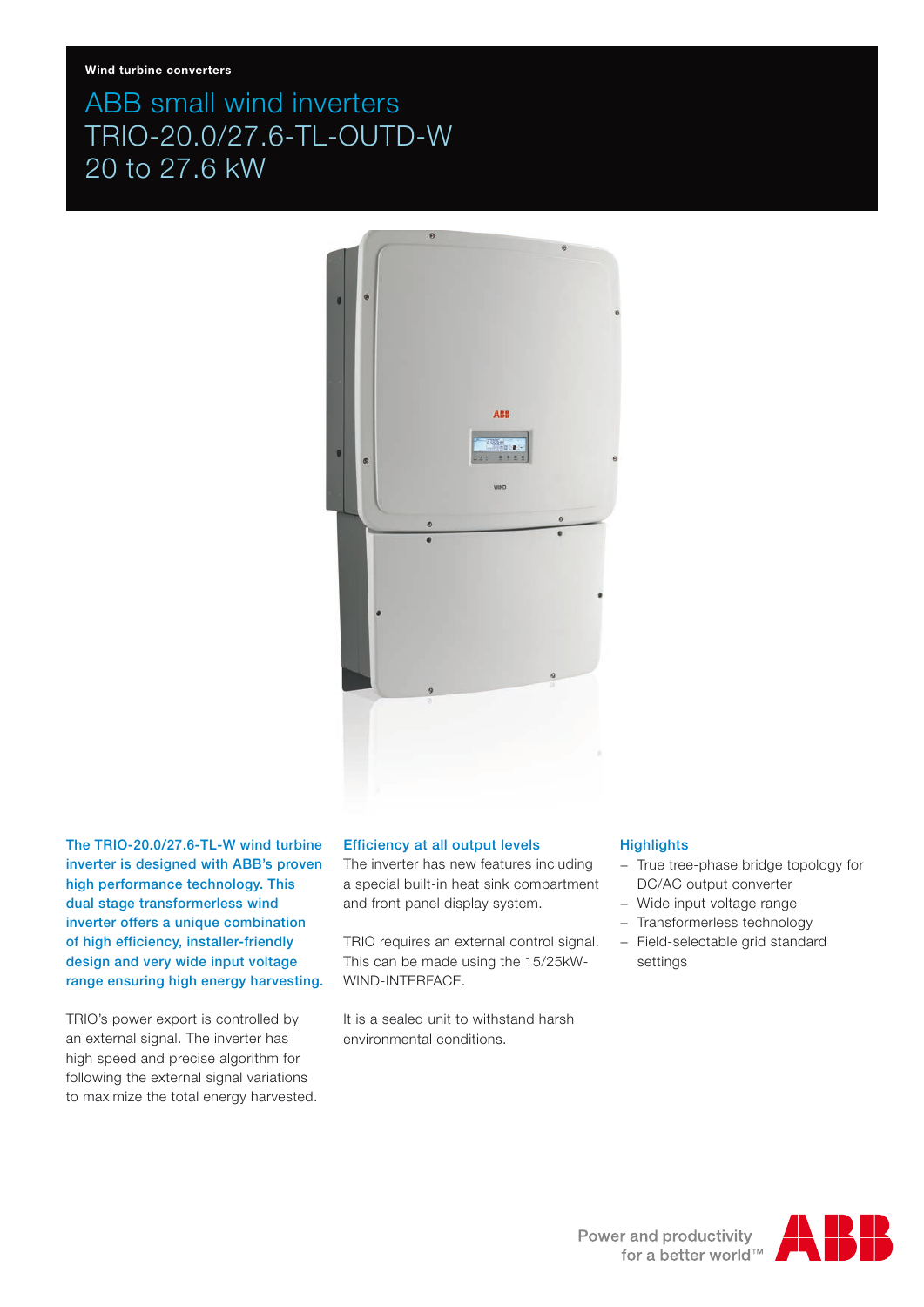# Additional highlights

- − Flexible data monitoring options to view inverter performance
- − Natural convection cooling for maximum reliability
- − Compatible with ABB 15/25kW-WIND-INTERFACE



# Technical data and types

| <b>Type code</b>                                          | <b>TRIO-20.0-TL-OUD-W</b>                                                               | <b>TRIO-27.6-TL-OUD-W</b>                                                             |
|-----------------------------------------------------------|-----------------------------------------------------------------------------------------|---------------------------------------------------------------------------------------|
| Input side                                                |                                                                                         |                                                                                       |
| Maximum absolute DC input voltage (V <sub>max.abs</sub> ) | 1000 V                                                                                  |                                                                                       |
| Operating DC Input voltage range (VdcminVdcmax)           | 190950 V                                                                                |                                                                                       |
| DC input voltage range at Pacr (Vrp,minVrp,max)           | 440800 V                                                                                | 500800 V                                                                              |
| Rated DC input voltage (Vdcr)                             | 620 V                                                                                   |                                                                                       |
| Dc power limitation                                       | Linear derating from Max to Null<br>[800V≤Vdc≤950V]                                     |                                                                                       |
| Maximum DC input current (Idcmax)                         | 50 A                                                                                    | 64 A                                                                                  |
| Maximum input short circuit current                       | 60 A                                                                                    | 80 A                                                                                  |
| DC connection type                                        | Screw terminal block                                                                    |                                                                                       |
| Input protection                                          |                                                                                         |                                                                                       |
| Reverse polarity protection                               | Yes, from limited current source                                                        |                                                                                       |
| Input over voltage protection - varistor                  | $\overline{4}$                                                                          |                                                                                       |
| Generator isolation control                               | According to local standard                                                             |                                                                                       |
| <b>Output side</b>                                        |                                                                                         |                                                                                       |
| AC grid connection                                        | Three phase 3W or 4W+PE                                                                 |                                                                                       |
| Rated AC power (P <sub>acr</sub> @coso=1)                 | 20000 W                                                                                 | 27600 W                                                                               |
| Maximum AC output power (Pacmax @coso=1)                  | 22000 W (3)                                                                             | 30000 W (4)                                                                           |
| Maximum apparent power (S <sub>max</sub> )                | 22200 VA                                                                                | 30000 VA                                                                              |
| Rated grid AC voltage (Vacr)                              | 400 V                                                                                   |                                                                                       |
| AC voltage range                                          | 320480 V (1)                                                                            |                                                                                       |
| Maximum output AC current (lac,max)                       | 33.0 A                                                                                  | 45.0 A                                                                                |
| Contributory fault current                                | 35.0 A                                                                                  | 46.0 A                                                                                |
| Rated frequency (fr)                                      | 50 Hz / 60 Hz                                                                           |                                                                                       |
| Frequency range (fminfmax)                                | 4753 Hz / 5763 Hz(2)                                                                    |                                                                                       |
| Nominal power factor and adjustable range                 | > 0.995, adj. $\pm$ 0.9 with P <sub>acr</sub> = 20.0 kW,<br>$\pm$ 0.8 with max 22.2 kVA | > 0.995, adj. $\pm$ 0.9 with P <sub>acr</sub> = 27.6 kW,<br>$\pm$ 0.8 with max 30 kVA |
| Total harmonic distortion                                 | $< 3\%$                                                                                 |                                                                                       |
| AC connection type                                        | Screw terminal block                                                                    |                                                                                       |
| <b>Output protection</b>                                  |                                                                                         |                                                                                       |
| Anti-islanding protection                                 | According to local standard                                                             |                                                                                       |
| Maximum AC overcurrent protection                         | 34.0 A                                                                                  | 46.0 A                                                                                |
| Output over voltage protection - varistor                 | 4                                                                                       | 4                                                                                     |
| <b>Operating performance</b>                              |                                                                                         |                                                                                       |
| Maximum efficiency $(\eta_{max})$                         | 98,2%                                                                                   |                                                                                       |
| Stand-by consumption                                      | < 8 W                                                                                   |                                                                                       |
| Feed in power threshold                                   | 40 W                                                                                    |                                                                                       |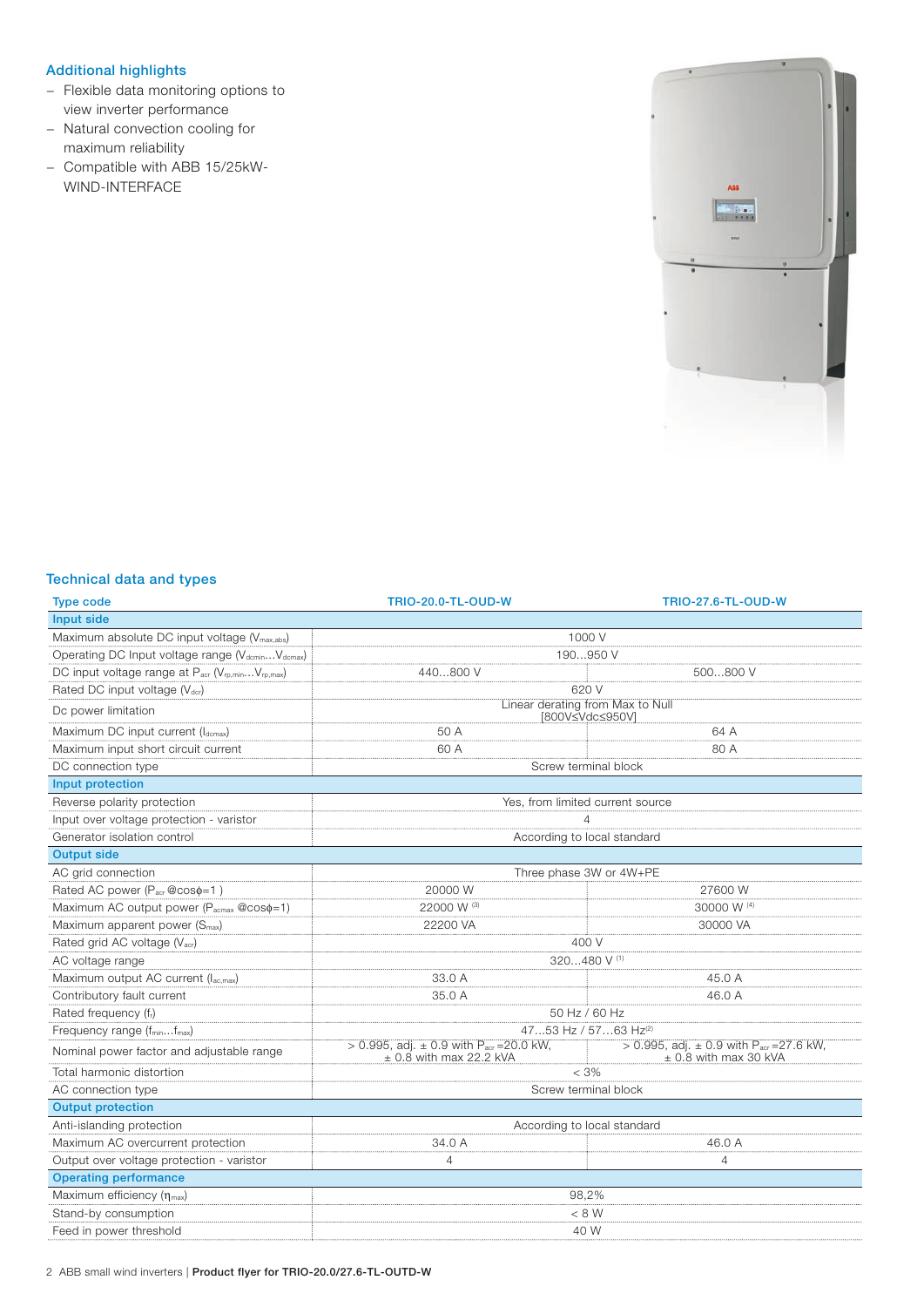### Block diagram of TRIO-20.0/27.6-TL-OUTD-W



## Technical data and types

| <b>Type code</b>                                                            | <b>TRIO-20.0-TL-OUD-W</b>                                                                                                                                                                                | <b>TRIO-27.6-TL-OUD-W</b> |
|-----------------------------------------------------------------------------|----------------------------------------------------------------------------------------------------------------------------------------------------------------------------------------------------------|---------------------------|
| <b>Communication</b>                                                        |                                                                                                                                                                                                          |                           |
| Wired local monitoring                                                      | PVI-USB-RS232 485 (opt.)                                                                                                                                                                                 |                           |
| Remote monitoring                                                           | VSN300 Wifi Logger Card <sup>(5)</sup> (opt.), PVI-AEC-EVO (opt.), VSN700 Data Logger (opt.)                                                                                                             |                           |
| Wireless local monitoring                                                   | VSN300 WIFI Logger Card <sup>(5)</sup> (opt.)                                                                                                                                                            |                           |
| User interface                                                              | Graphic display                                                                                                                                                                                          |                           |
| <b>Environmental</b>                                                        |                                                                                                                                                                                                          |                           |
| Ambient temperature range                                                   | $-25+60^{\circ}C$ (-13140°F) with derating above 45°C (113°F)                                                                                                                                            |                           |
| Noise emission                                                              | $<$ 50 dB(A)                                                                                                                                                                                             |                           |
| Maximum operating altitude without derating                                 | 2000 m (6560 ft)                                                                                                                                                                                         |                           |
| <b>Physical</b>                                                             |                                                                                                                                                                                                          |                           |
| Environmental protection rating                                             | IP 65                                                                                                                                                                                                    |                           |
| Cooling                                                                     | Natural                                                                                                                                                                                                  |                           |
| Dimension (H x W x D)                                                       | 1061 mm x 702 mm x 292 mm (41.7 in x 27.6 in x 11.5 in)                                                                                                                                                  |                           |
| Weight                                                                      | $<$ 70 kg (153 lb)                                                                                                                                                                                       |                           |
| <b>Safety</b>                                                               |                                                                                                                                                                                                          |                           |
| <b>Isolation</b> level                                                      | Transformerless                                                                                                                                                                                          |                           |
| Marking                                                                     | CE (50 Hz only)                                                                                                                                                                                          |                           |
| Safety and EMC standard                                                     | EN 50178, EN62109-1, EN62109-2, AS/NZS3100, AS/NZS 60950, EN61000-6-2, EN61000-6-3,<br>EN61000-3-11, EN61000-3-12                                                                                        |                           |
| Grid standard                                                               | CEI 0-21, CEI 0-16, VDE 0126-1-1, VDE-AR-N 4105, G59/3, C10/11, EN 50438 (not for all national<br>appendices), RD1699, RD 1565, AS 4777, BDEW, ABNT NBR 16149, NRS-097-2-1, CLC/FprTS<br>50549, PEA, MEA |                           |
| Available products variants                                                 |                                                                                                                                                                                                          |                           |
| Standard                                                                    | TRIO-20.0-TL-OUD-400-W                                                                                                                                                                                   | TRIO-27.6-TL-OUD-400-W    |
| 1 The AC veltage range may vary depending on specific country arid standard | 1 Limited to 27600 W for Cermany                                                                                                                                                                         |                           |

1. The AC voltage range may vary depending on specific country grid standard 4. Limited to 27600 W for Germany<br>2. The Frequency range may vary depending on specific country grid standard 5. Check availability bef

**Remark. Features not specifically listed in the present data sheet are not included in the product**

Product flyer for TRIO-20.0/27.6-TL-OUTD-W | ABB small wind inverters 3